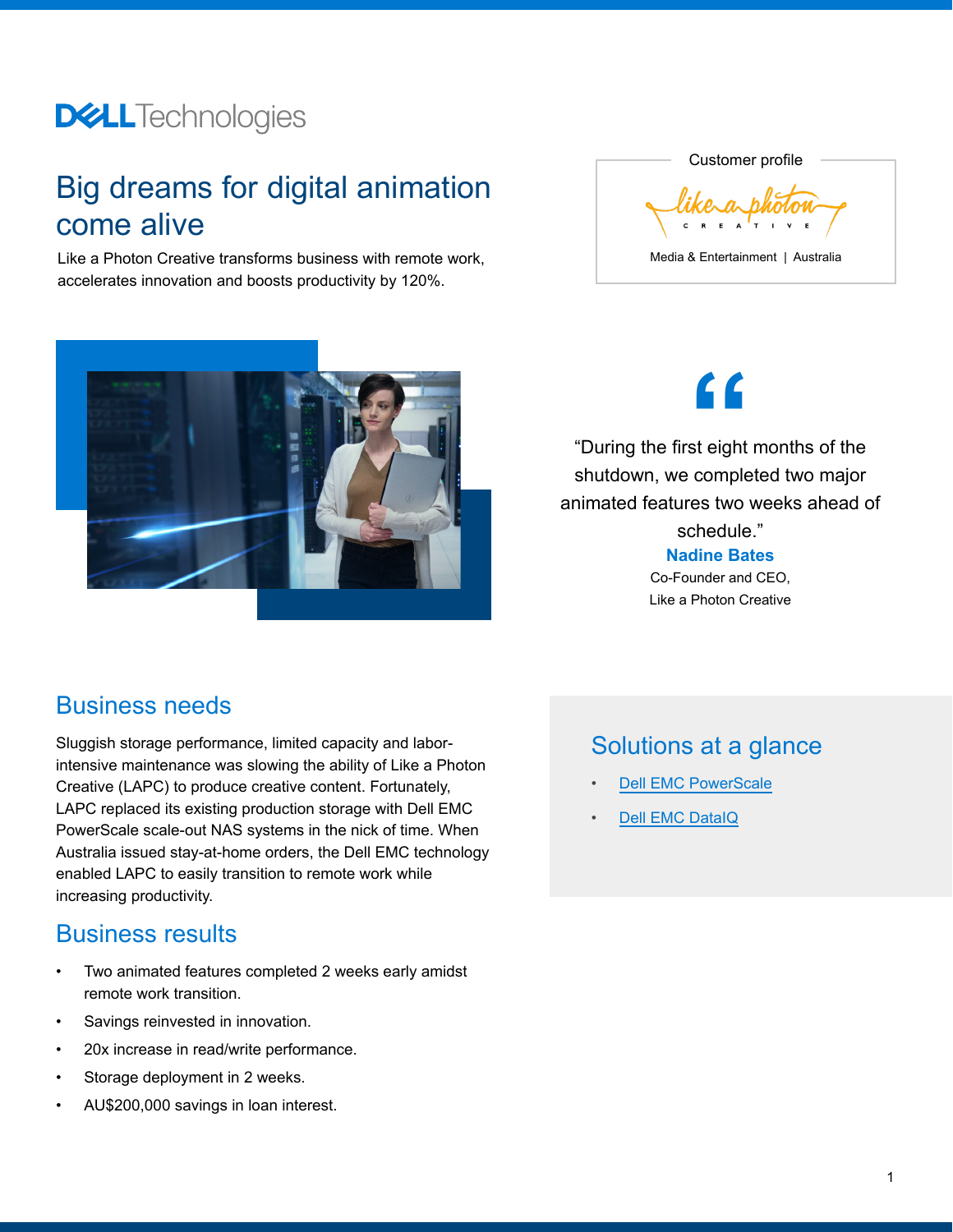# **"**

"With PowerScale, we've been able to choose the right storage tiers and protocols and get 20 times the read/write performance."

#### **Rachel Bauer**

COO and CFO, Like a Photon Creative

When governments worldwide issued stay-at-home orders, businesses scrambled to transition staff to work at home. Like a Photon Creative (LAPC) — an award-winning, internationally acclaimed digital animation studio — faced this same challenge while it was replacing its production storage with Dell EMC PowerScale. Choosing Dell EMC PowerScale scale-out storage turned out to be a well-timed decision.

Previously, LAPC — the only female-owned and operated animation studio in Australia — had relied on small, distributed storage deployments. Storage performance was spotty and required labor-intensive IT maintenance. Additionally, LAPC was close to maxing out its old storage capacity while waiting to receive the new Dell EMC PowerScale storage solutions.

Rachel Bauer, chief operations and chief financial officer of Like a Photon Creative, recalls, "As Australia was shutting down due to COVID-19, we were under tremendous pressure to bring in Dell EMC PowerScale. The Dell sales and support teams were out of this world by getting PowerScale into production within two weeks of arriving — which was two weeks earlier than planned."

#### Fast pivot to remote work

LAPC credits the rapid-fire performance of Dell EMC PowerScale with contributing to business gains. "With PowerScale, we've been able to choose the right storage tiers and protocols and get 20 times the read/write performance," says Bauer. "It's remarkable how much faster things run even though we're all working remotely now."

Nadine Bates, co-founder and chief executive officer of Like A Photon Creative, concurs, "I was shocked how PowerScale allowed us to pivot so quickly to working at home in such a chaotic environment. During the first eight months of the shutdown, we completed two major animated features two weeks ahead of schedule. The early delivery saved us AU\$200,000 in loan interest to finance these productions."

### Savings reinvested in innovation

With the shift to remote working, LAPC expected productivity would drop to 75–80%. Instead, it increased to 120%, according to Bates. "Our success with remote working has opened the door to recruiting the best and brightest from all corners of the world and creating a more dynamic, collaborative environment for innovation. With reduced overhead for physical studio space, we're reinvesting those savings into development."

The company realized additional savings by taking advantage of Dell EMC DataIQ unstructured dataset management software.

Bauer states, "We're excited about using DataIQ data analytics for data deduplication and optimizing performance. DataIQ helps us more accurately quote and forecast our needs and growth for the studio, which translates into real savings for us and our customers."

#### **Productivity increased** to 120%.